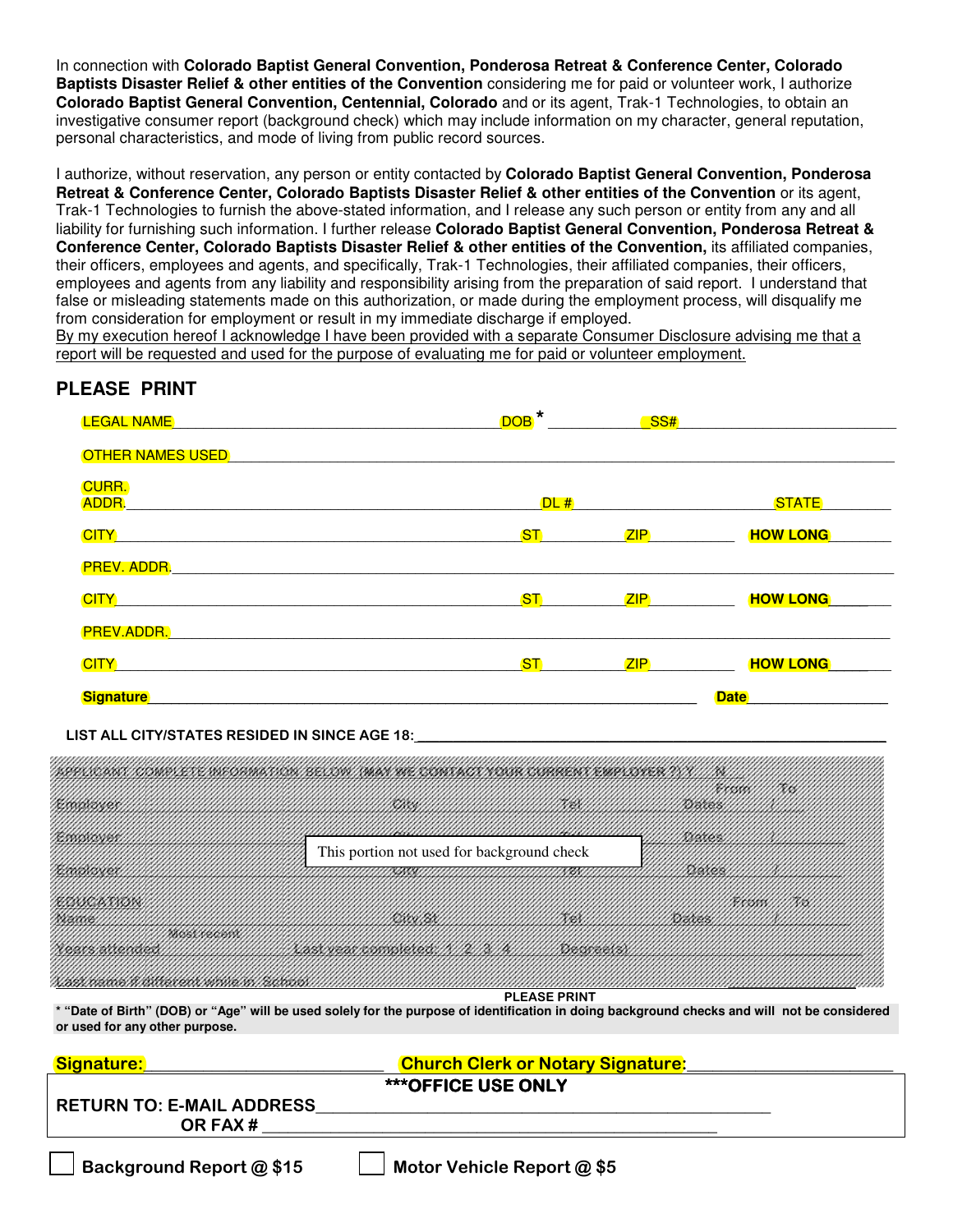In connection with the Colorado Baptist General Convention, considering you for employment (paid or volunteer), continued employment, promotion or reassignment, Colorado Baptist General Convention may obtain a consumer report on you which may include information on character, general reputation, personal characteristics, and mode of living from public record sources or personal interviews with previous employers or associates. You have the right, upon written request, to receive a written description of the nature and scope of the investigation requested and a written summary of your rights under the Fair Credit Reporting Act.

I HEREBY ACKNOWLEDGE RECEIPT:

\_\_\_\_\_\_\_\_\_\_\_\_\_\_\_\_\_\_\_\_\_\_\_\_\_\_\_\_\_\_\_\_\_ \_\_\_\_\_\_\_\_\_\_\_\_\_\_\_\_\_\_\_\_\_\_\_ PRINT NAME DATE

\_\_\_\_\_\_\_\_\_\_\_\_\_\_\_\_\_\_\_\_\_\_\_\_\_\_\_\_\_\_\_\_\_\_\_\_\_\_\_\_\_\_\_\_\_ **SIGNATURE**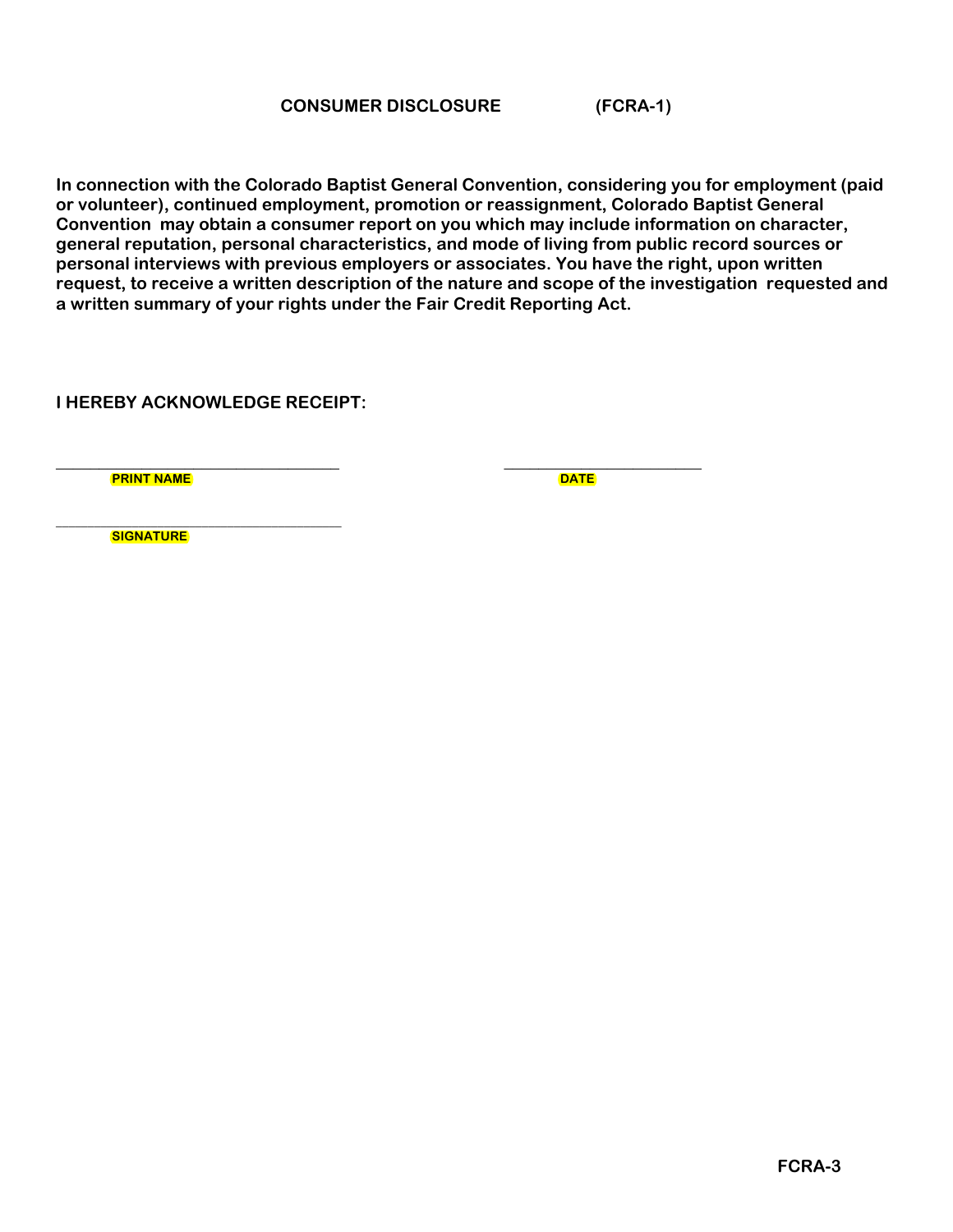## A SUMMARY OF YOUR RIGHTS UNDER THE FAIR CREDIT REPORTING ACT

The Federal Fair Credit Reporting Act (FCRA) is designed to promote accuracy, fairness and privacy of information in the files of every "consumer reporting agency" (CRA). Most CAR's are credit bureaus that gather and sell information about you – such as if you pay your bills on time or have filed bankruptcy – to creditors, employers, landlords and other businesses. You can find the complete text of the FCRA, 15 U.S.C. 1681-1681u, at the Federal Trade Commission's web site (http://www.ftc.gov). The FCRA gives you specific rights, as outlined below. You may have additional rights under stat law. You may contact a state or local consumer protection agency or a state attorney general to learn about those rights.

- **You must be told if information in your file has been used against you.** Anyone who uses information from a CRA to take action against you such as denying an application for credit, insurance or employment must tell you, and give you the name, address, and phone number of the CRA that provided the consumer report.
- **You can find out what is in your file. At your request, a CRA must give you the information in your file, and a list of everyone who has requested it recently.** There is no charge for the report if a person has taken action against you because of information supplied by the CRA, provided that you request the report within 60 days of receiving notice of the action. You also are entitled to one free report every twelve months upon request if you certify that (1) you are unemployed and plant to seek employment within 60 days, (2) you are on welfare, or (3) your report is inaccurate due to fraud. Otherwise, a CRA may charge you up to eight dollars.
- **You can dispute inaccurate information with the CRA.** If you tell a CRA that your file contains inaccurate information, the CRA must investigate the items (usually within 30 days) by presenting to its information source all relevant evidence you submit, unless your dispute is frivolous. The source must review your evidence and report its findings to the CRA. (The source also must advise national CRA's – to which it has provided the data – of any errors) The CRA must give you a written report of the investigation, and a copy of your report if the investigation results in any change. If the CRA's investigation does not resolve the dispute, you may add a brief statement to your file. The CRA must normally include a summary of your statement in future reports. If an item is deleted or a dispute statement is filed, you may ask that anyone who has recently received your report be notified of the change.
- **Inaccurate information must be corrected or deleted.** A CRA must remove or correct inaccurate or unverified information from its files, usually within 30 days after you dispute it. However, the CRA is not required to remove accurate data from your file unless it is outdated (as described below) or cannot be verified. If your dispute results in any change to your report, the CRA cannot reinsert into your file a disputed item unless the information source verifies its accuracy and completeness. In addition, the CRA must give you a written notice telling you it has reinserted the item. The notice must include the name, address and phone number of the information source.
- **You can dispute inaccurate items with the source of the information.** If you tell anyone such as a creditor who reports to a CRA – that you dispute an item, they may not then report the information to a CRA without including a notice of your dispute. In addition, once you've notified the source of the error in writing, it may not continue to report the information if it is in fact, an error.
- **Outdated information may not be reported.** In most cases, a CRA may not report negative information that is more than seven years old; ten years for bankruptcies.
- **Access to your file is limited.** A CRA may provide information about you only to people with a need recognized by the FCRA – usually to consider an application with a creditor, insurer, employer, landlord or other business.
- **Your consent is required for reports that are provided to employers, or reports that contain medical information.** A CRA may not give out information about you to your employer, or prospective employer, without your written consent. A CRA may not report medical information about you to creditors, insurers, or employers without your permission.
- **You may choose to exclude your name from CRA lists for unsolicited credit and insurance offers.** Creditors and insurers may use file information as the basis for sending you unsolicited offers of credit or insurance. Such offers must include a toll-free phone number for you to call if you want your name and address removed from future lists. If you call, you must be kept off the lists for two years. If you request, complete, and return the CRA form provided for this purpose, you must be taken off the lists indefinitely.
- **You may seek damages from violators.** If a CRA, a user or (in some cases) a provider of CRA data, violates the FCRA, you may sue them in state or federal court.